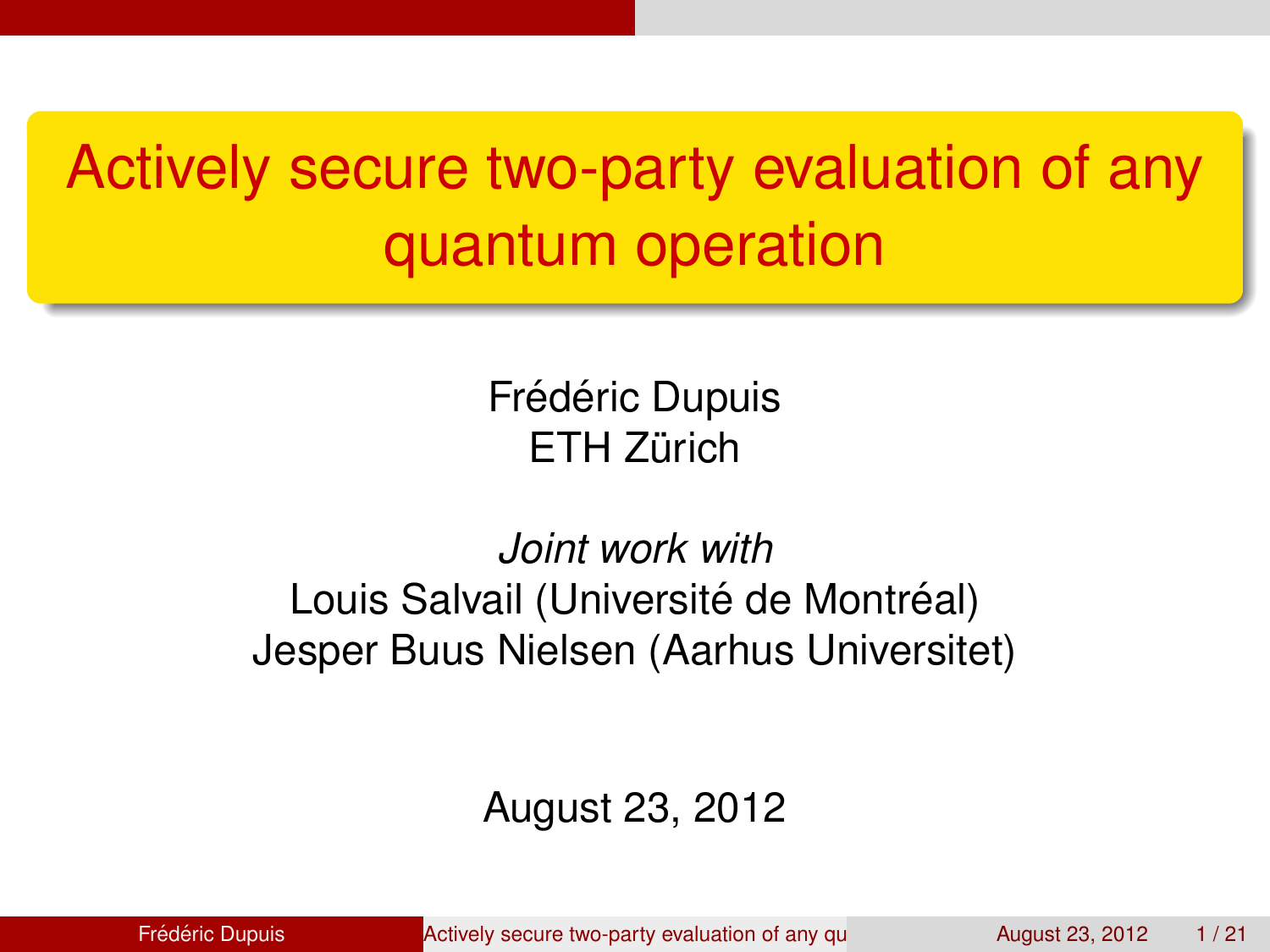### **Outline**

- Introduction: Task to be solved
- **•** Security definition
- "Baby version" (semi-honest adversaries)
- $\bullet$  Semi-honest  $\rightarrow$  active adversaries
- (Very high-level) description of our protocol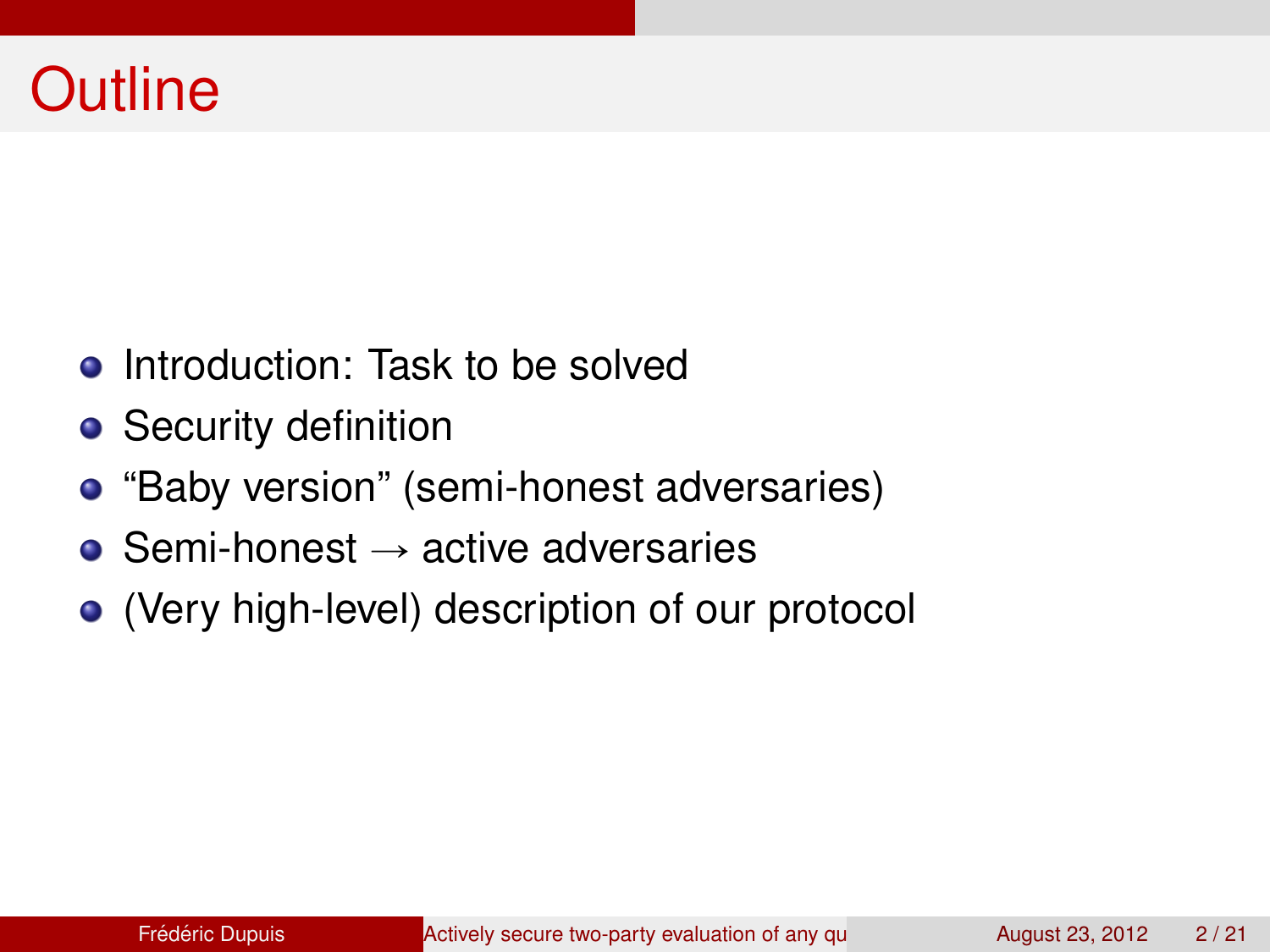#### **Introduction**

Alice and Bob want to execute a quantum circuit  $\mathcal{F}$ :



For example:

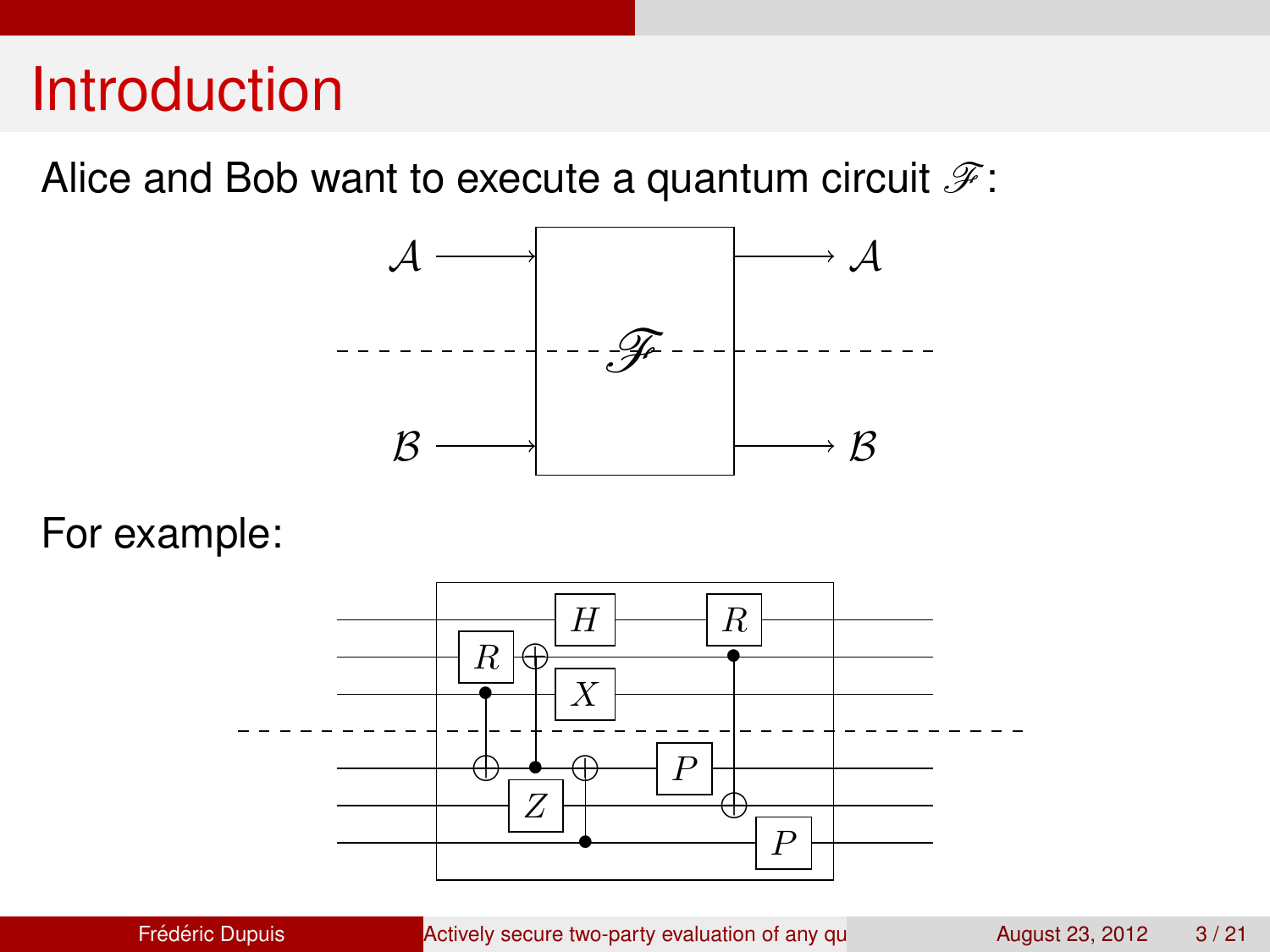#### **Introduction**

#### They want a protocol



that imitates a black box:

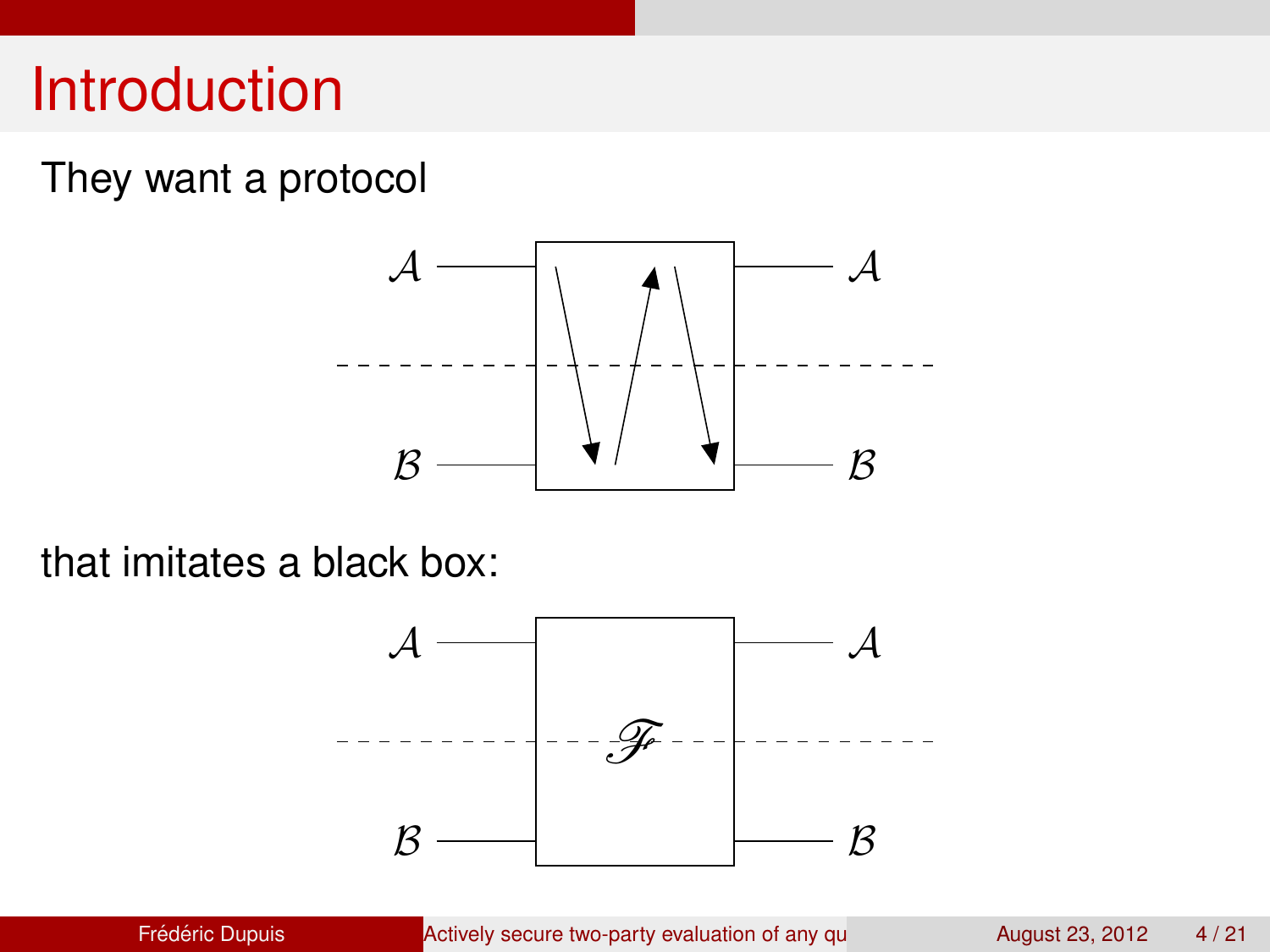## Impossibility in the bare model

- Problem: This is impossible to achieve only by communication (quantum or classical).
- Why? Because it's impossible classically.
- We will assume that Alice and Bob can do *classical* two-party computation for free.
- Hallgren, Smith and Song (2011) have shown that classical ideal functionalities can be replaced by computationally secure protocols if the computational assumptions hold against quantum adversaries.
- What we show: Classical two-party computation  $\Rightarrow$ quantum two-party computation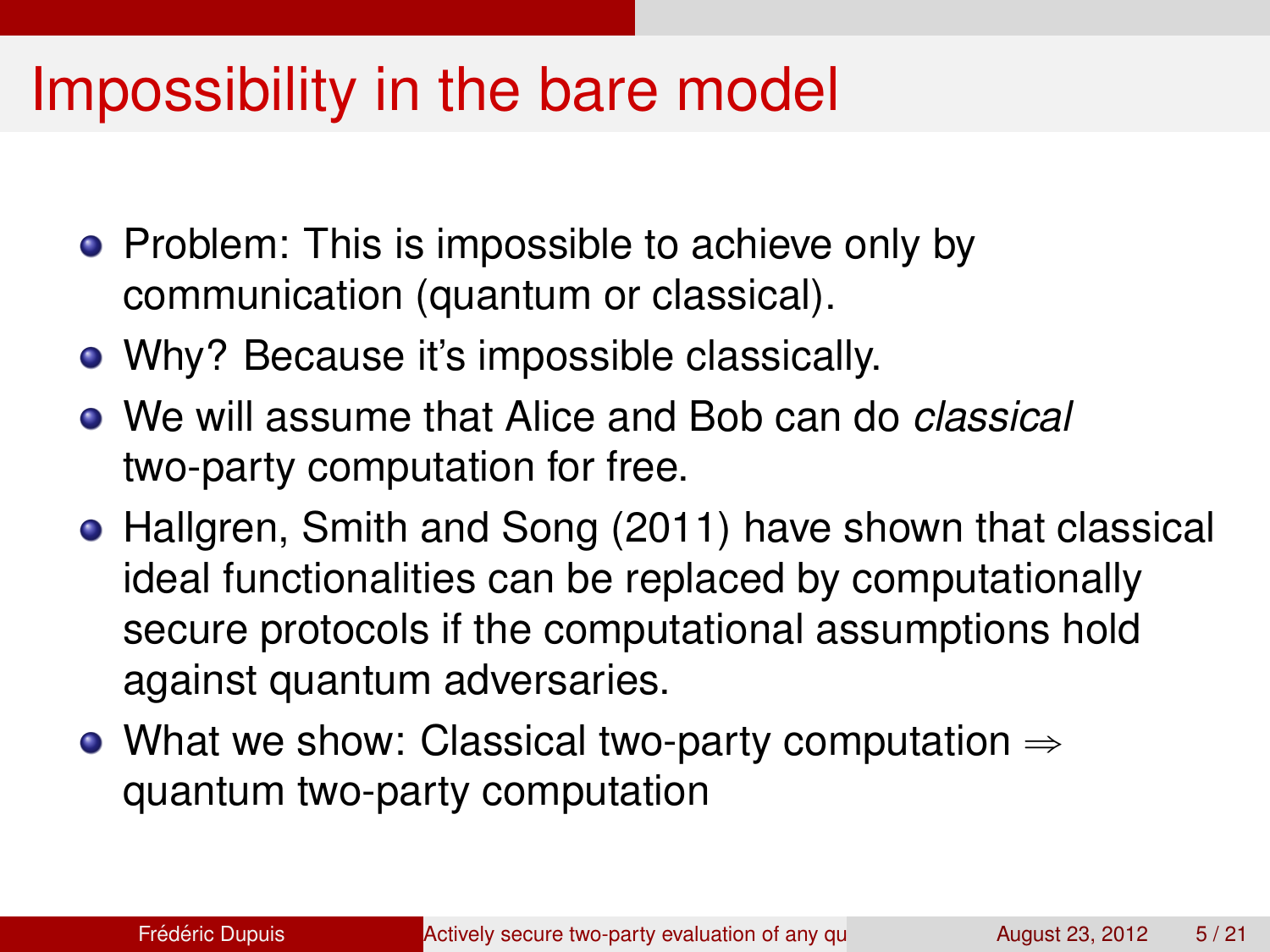- Quantum multiparty computation:
	- Crépeau, Gottesman, Smith 2002: At most  $n/6$  cheaters.
	- Ben-Or, Crépeau, Gottesman, Hassidim, Smith 2008: Strict honest majority.
- Us, CRYPTO2010: Two-party computation, but against "specious" (semi-honest) adversaries.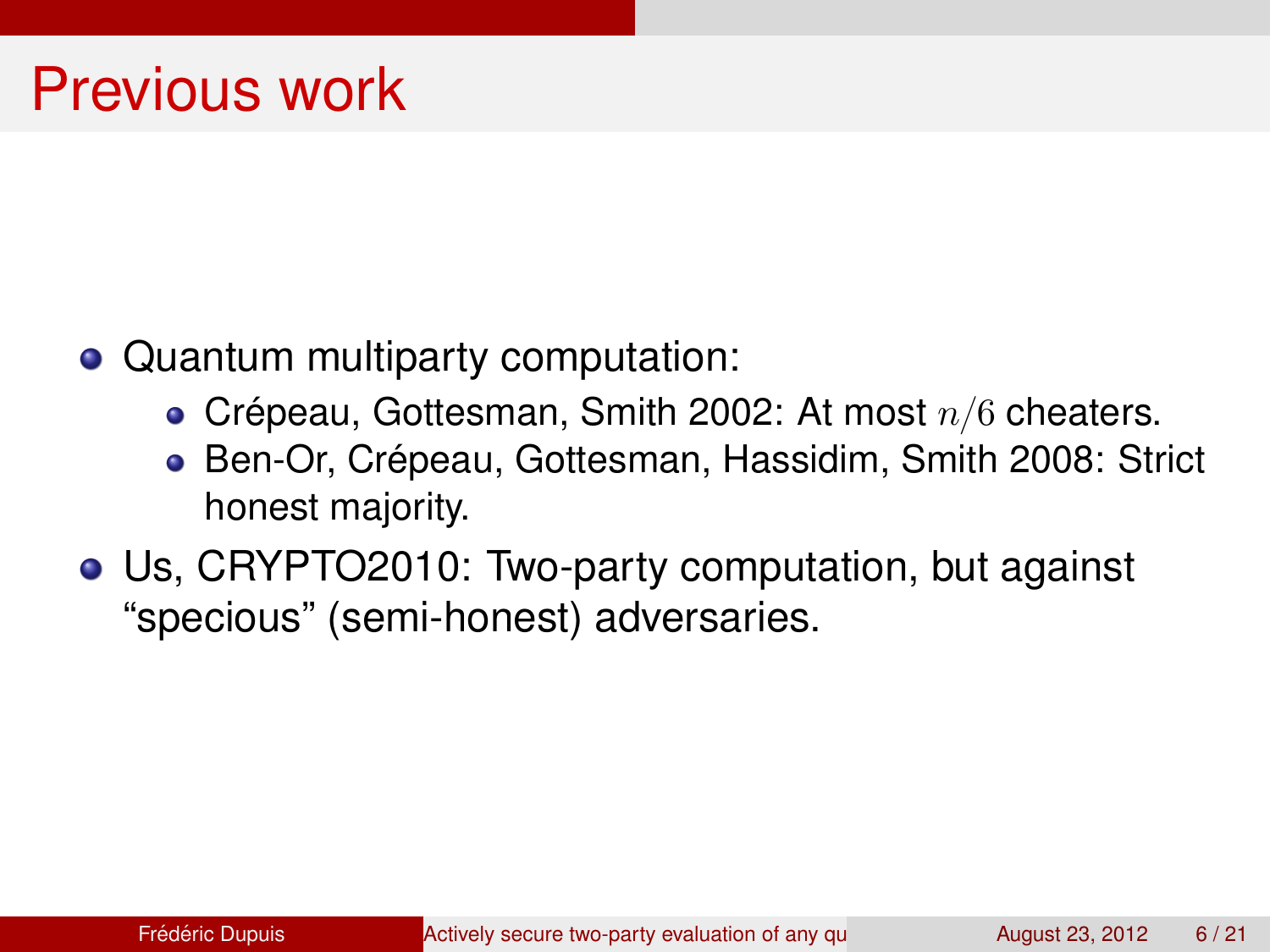# Brief detour: Security definition

- We define security via simulation
- Problem: Player who goes last has an unavoidable advantage: He can prevent the other from getting his output.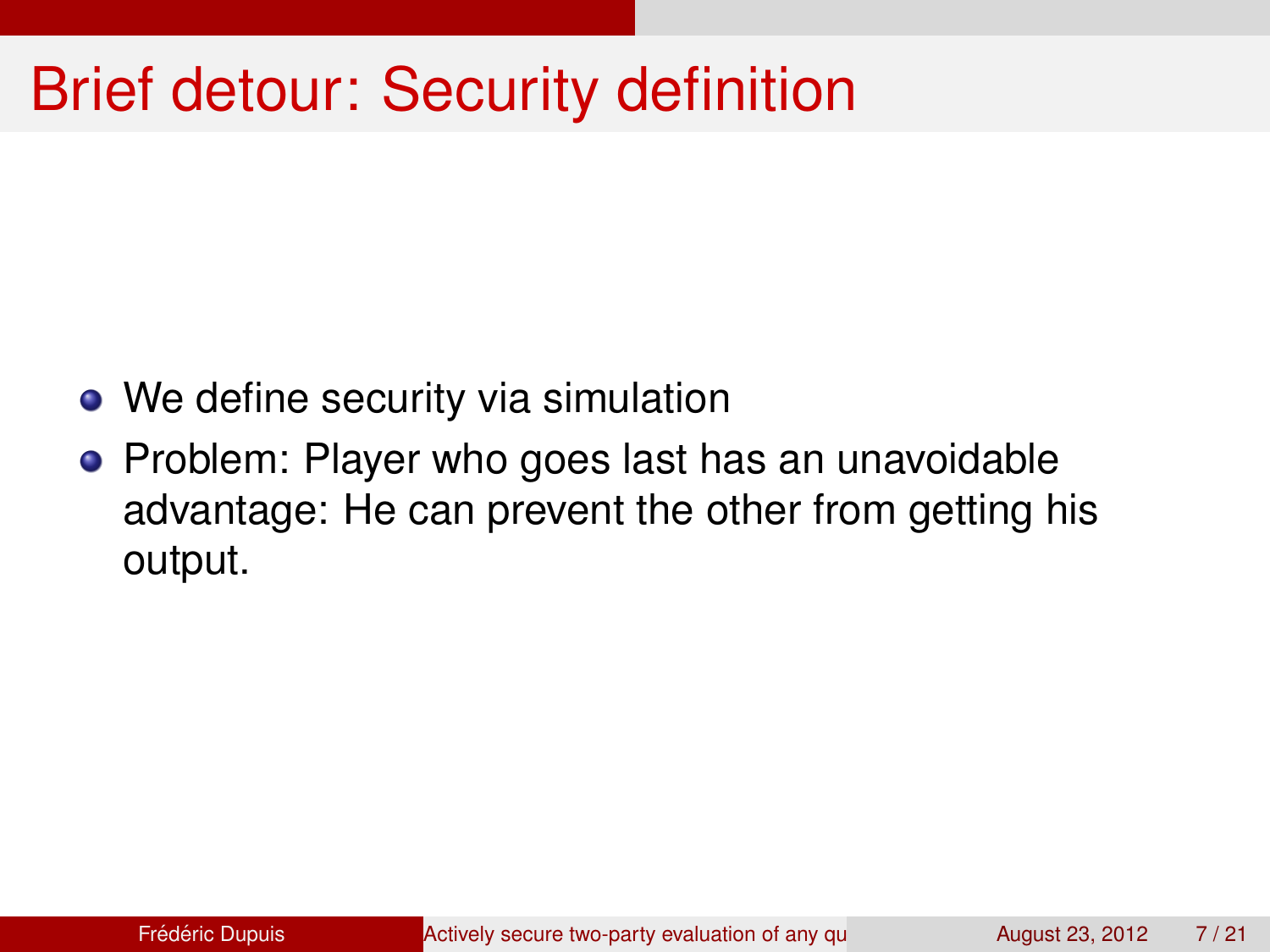# Security definition: Dishonest Alice

Real protocol:



Simulation with ideal functionality:

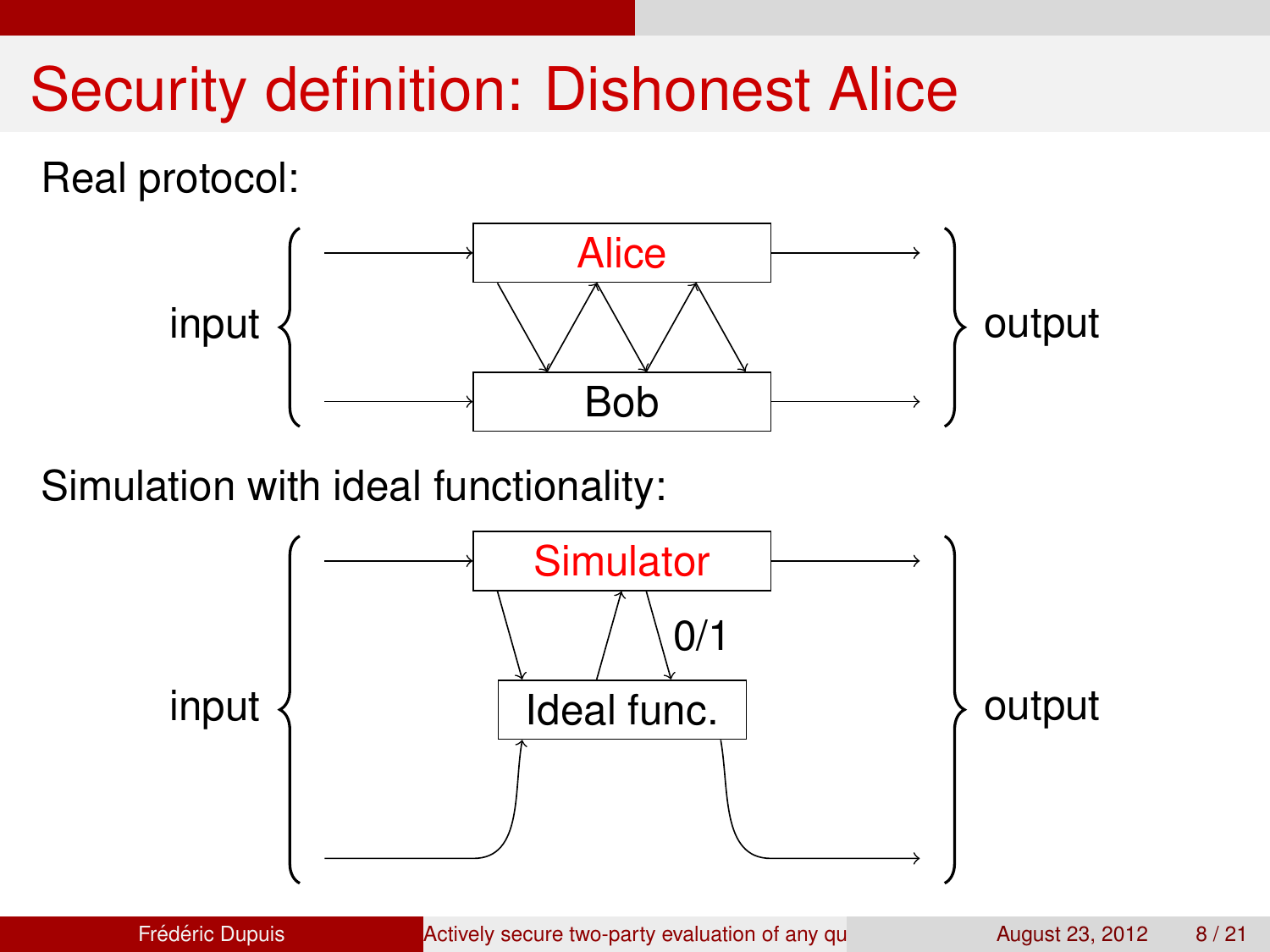# Security definition: Dishonest Bob

Real protocol:



Simulation with ideal functionality:

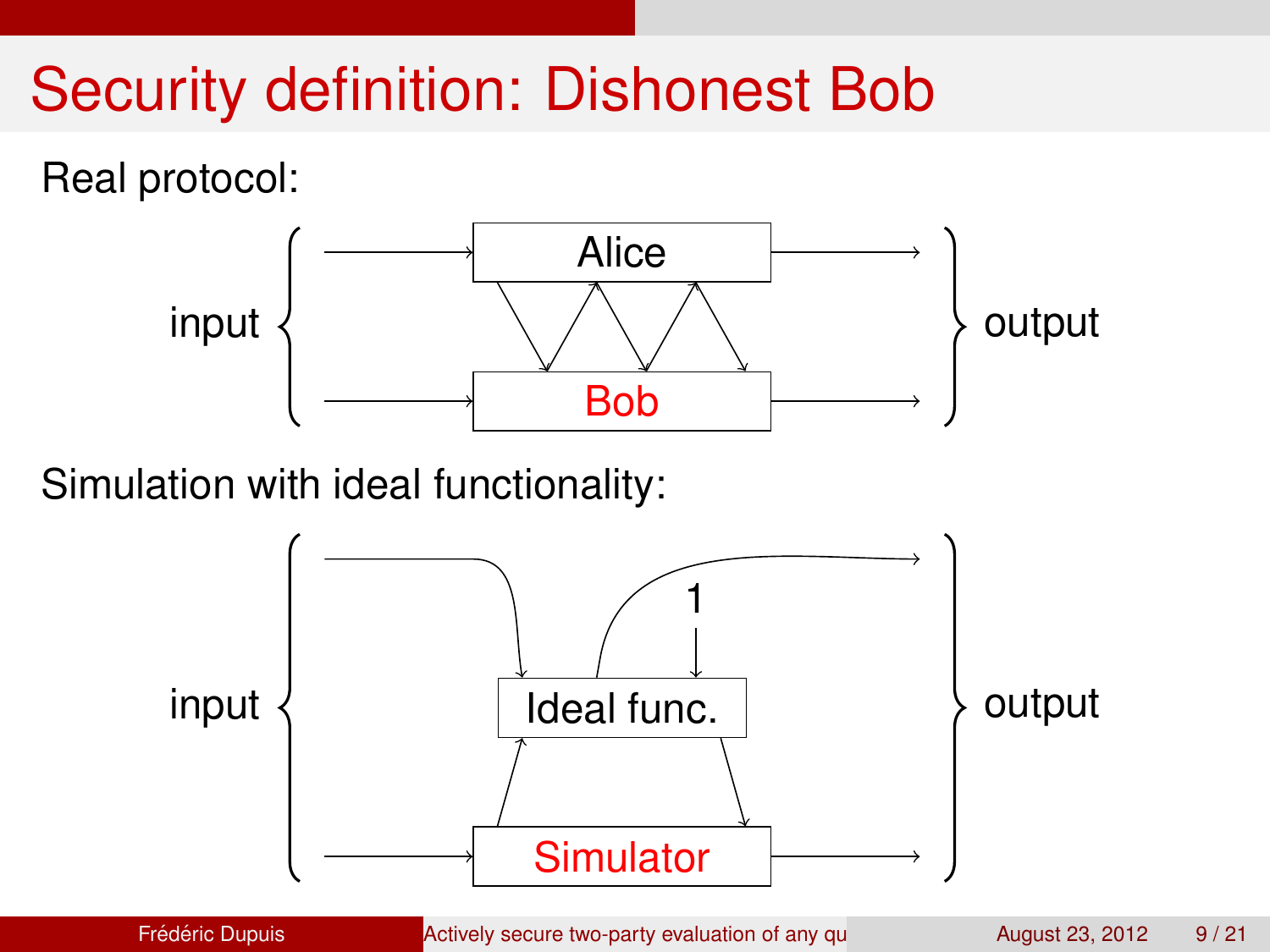### Baby version: semi-honest adversaries

First, represent  $\mathscr F$  as a sequence of the following gates:

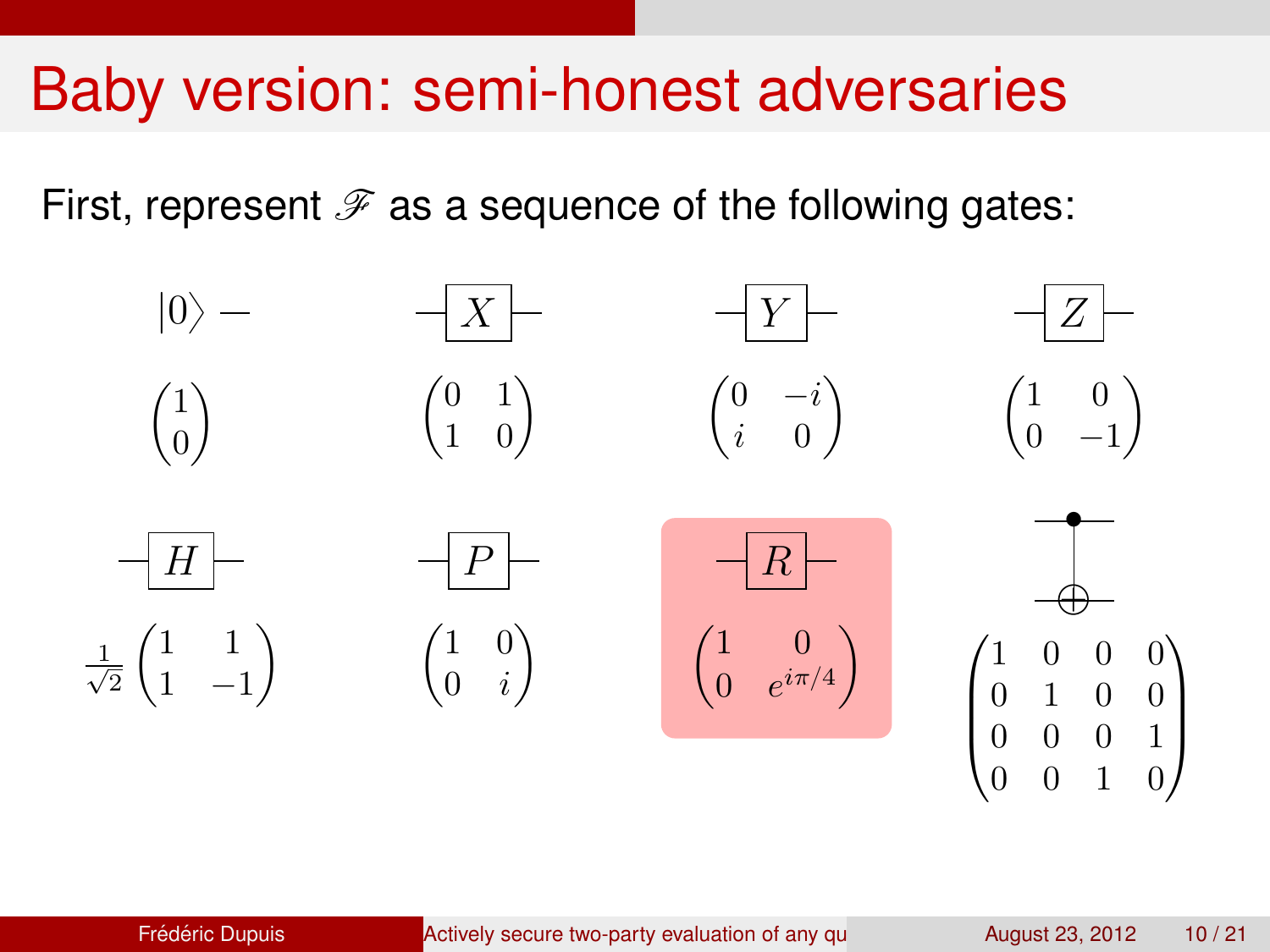### Baby version: semi-honest adversaries

Suppose the adversaries are semi-honest [us, CRYPTO'10]. Then the protocol is as follows:

- Encrypt all the inputs with a quantum one-time pad.
- For each gate in the circuit, execute a subprotocol that performs the gates and updates the keys.
- All the gates can be done without communication except:
	- Non-local CNOT: Need classical communication
	- $R$ -gate (non-Clifford): Need one oblivious transfer.
- Use a perfect SWAP gate to exchange the keys at the end.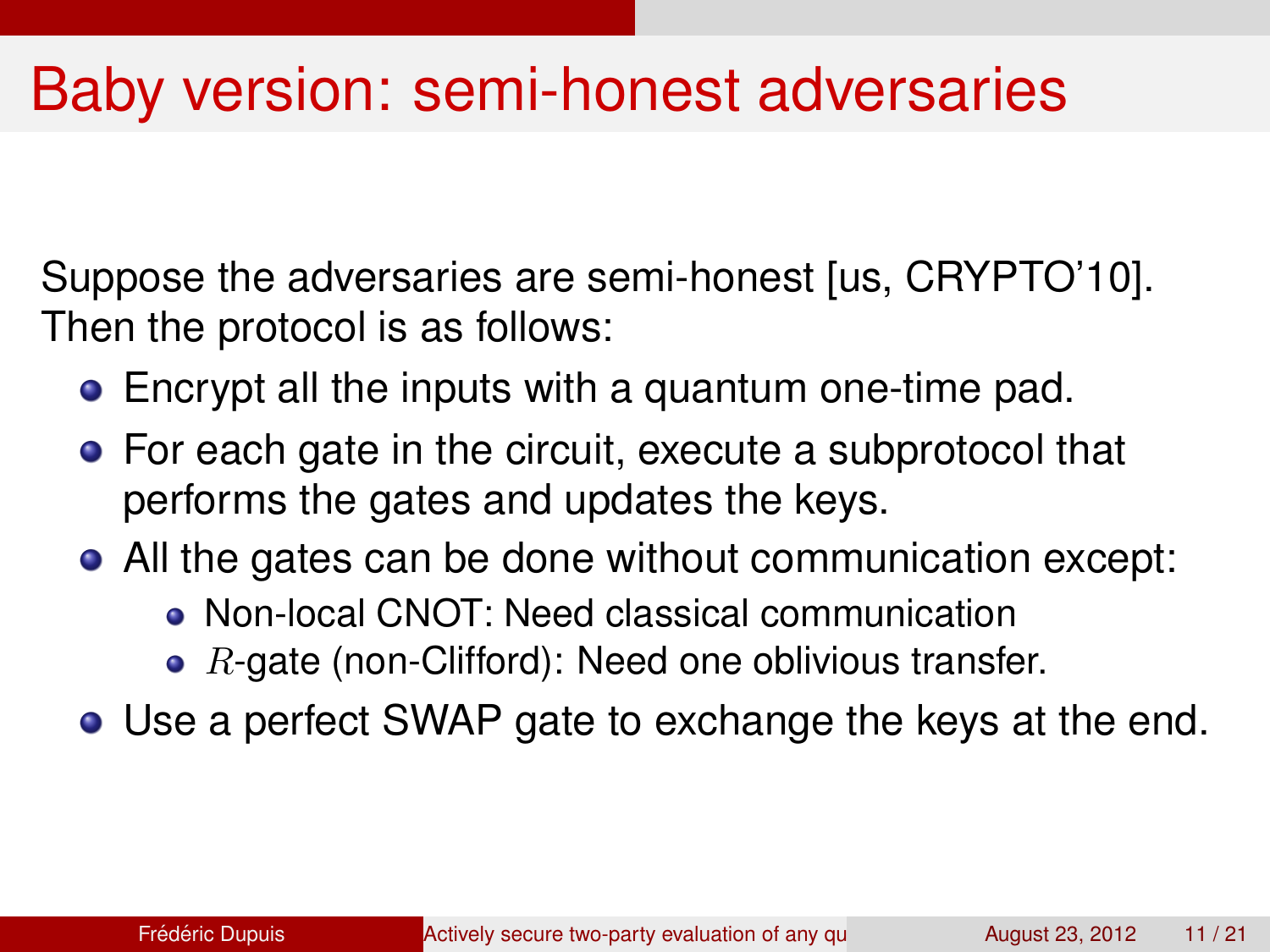### From semi-honest to full security

- We need a way to force a dishonest adversaries to follow the protocol
- Solution: Instead of just encrypting, we *authenticate* all the inputs and ancillas.
- We check the authentication at every step to ensure compliance with the protocol.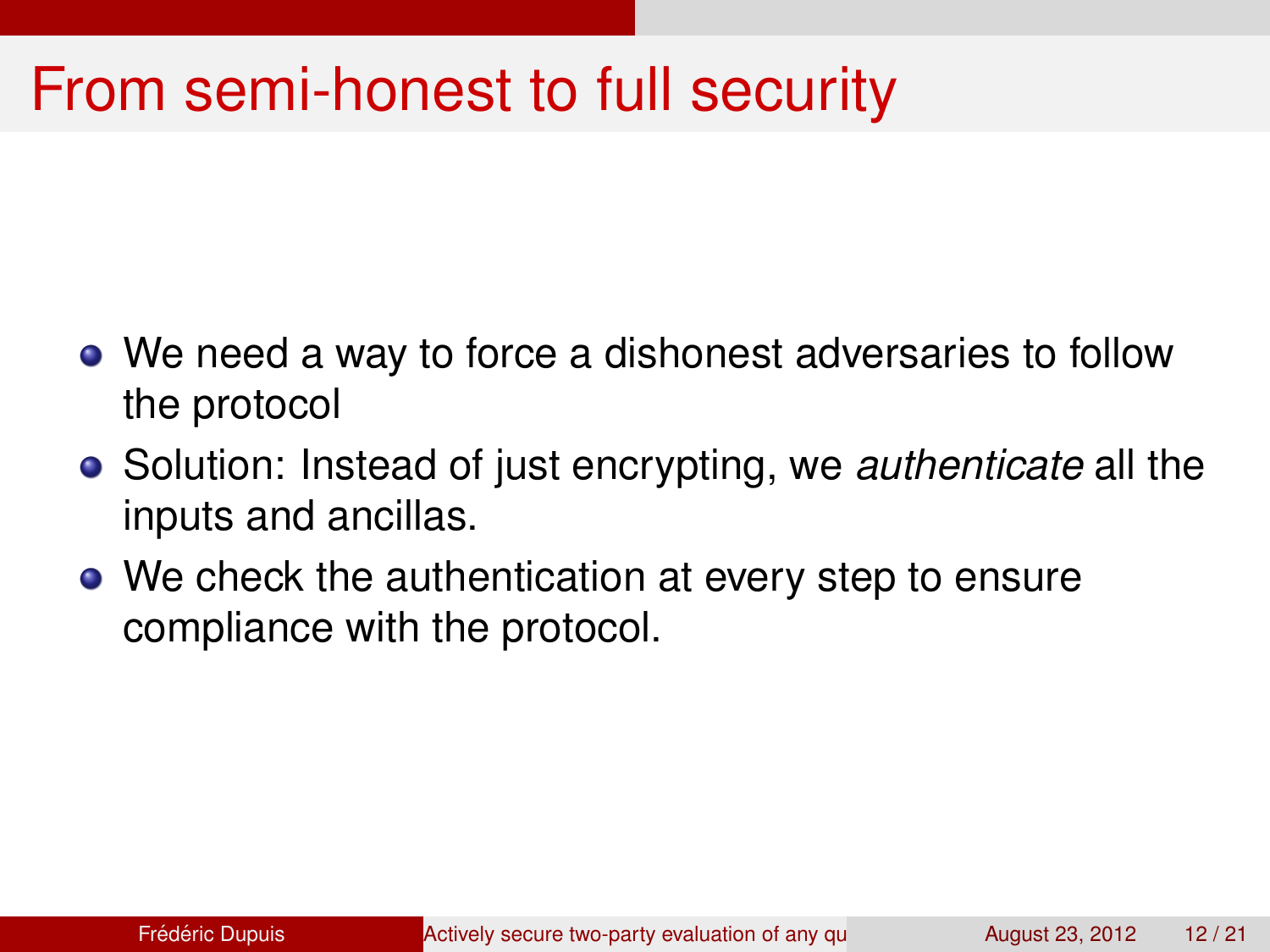# Authenticating quantum states



should be equivalent to

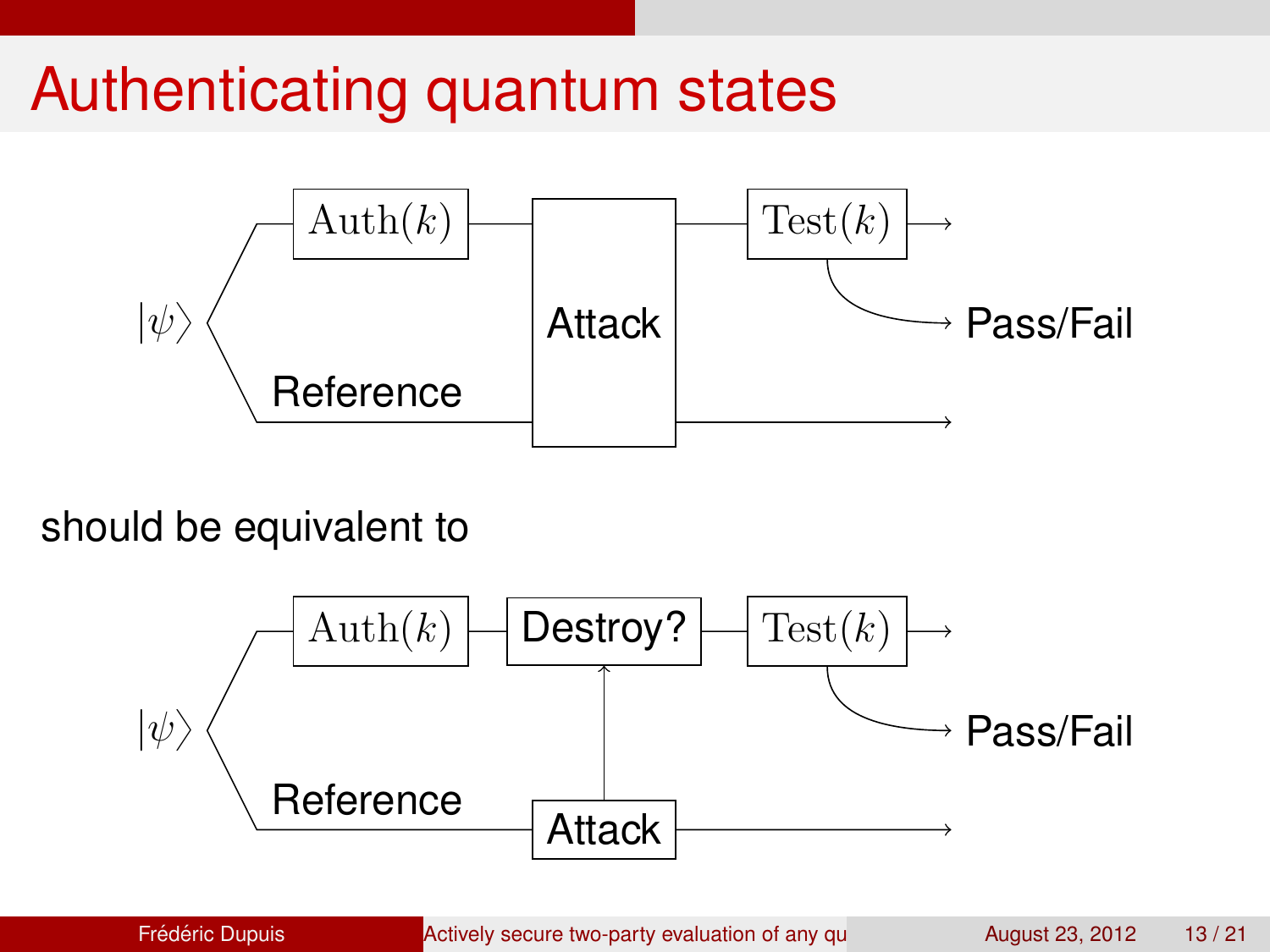# Clifford-based QAS: the Clifford group

*[Aharonov, Ben-Or, Eban 2008]*

- Pauli group: any tensor product of  $1, X, Y, Z$ .
- Clifford group:  $U$  is Clifford if for any Pauli  $P$ ,  $UPU^*$  is also Pauli.
- Need  $O(n^2)$  bits to identify a Clifford operator.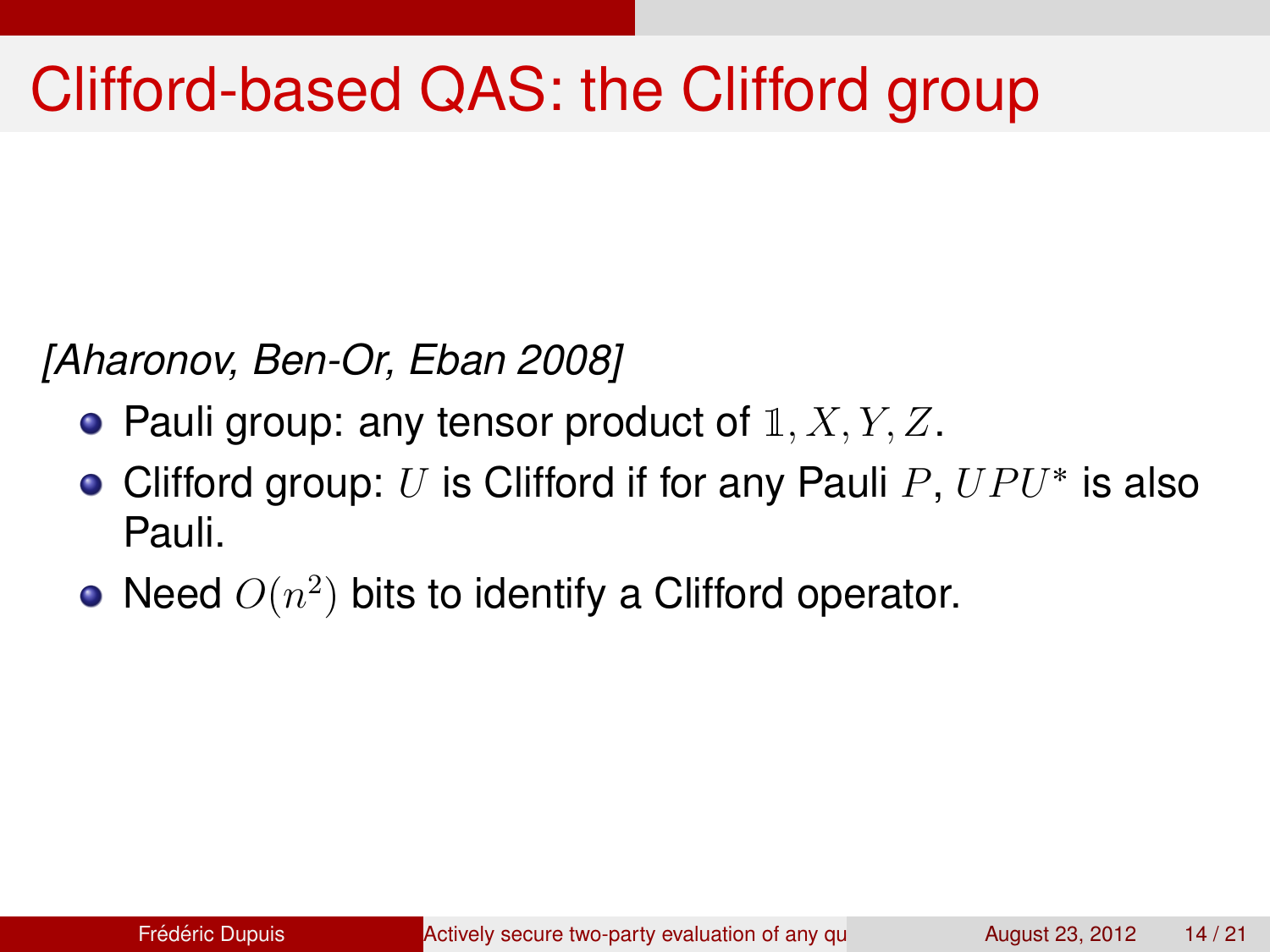#### Clifford-based QAS

To authenticate  $|\psi\rangle$ , do the following:



To check, undo the Clifford and measure the ancillas. If we don't get all  $|0\rangle$ 's, declare an error.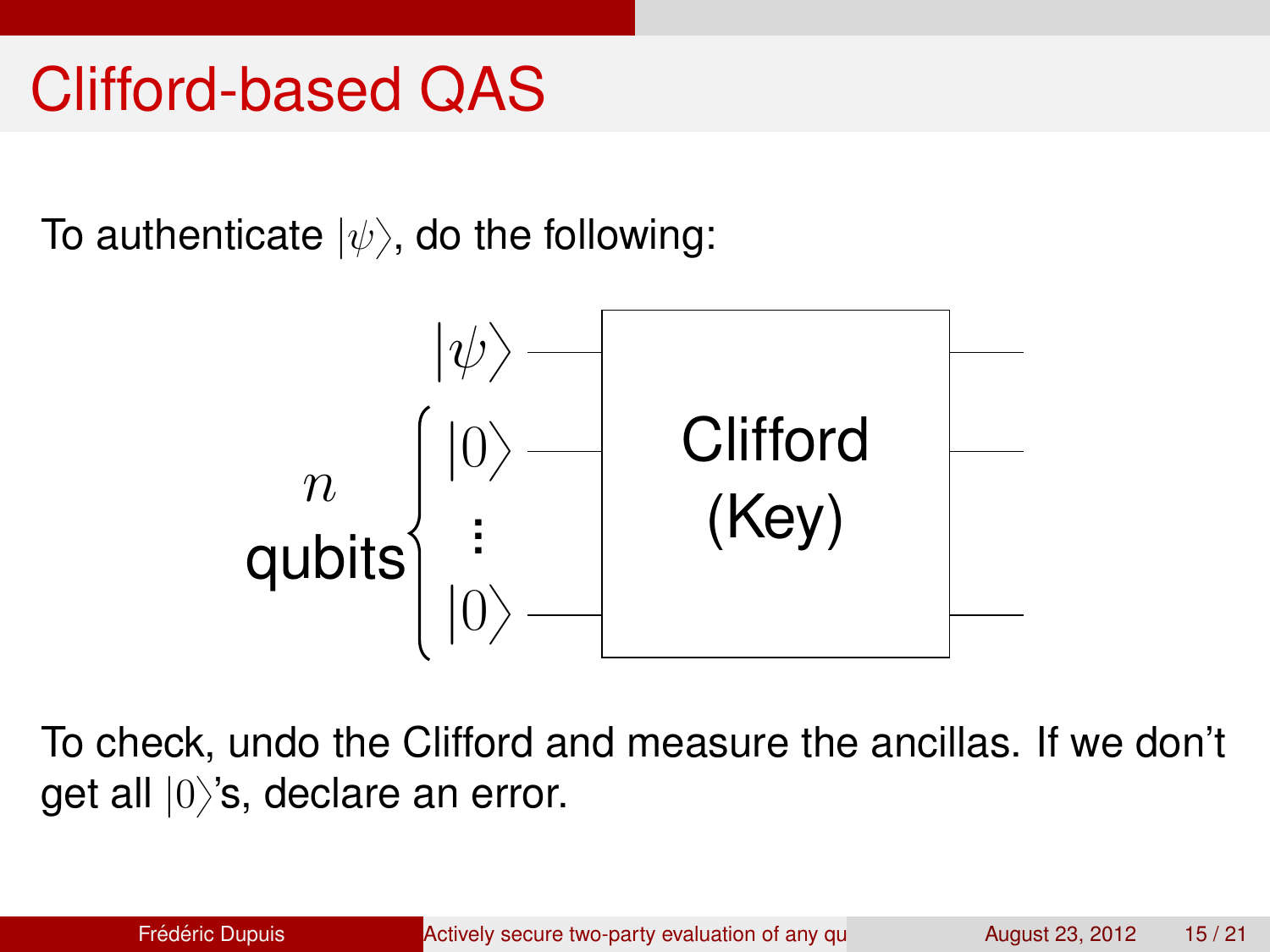### Swaddling: double authentication

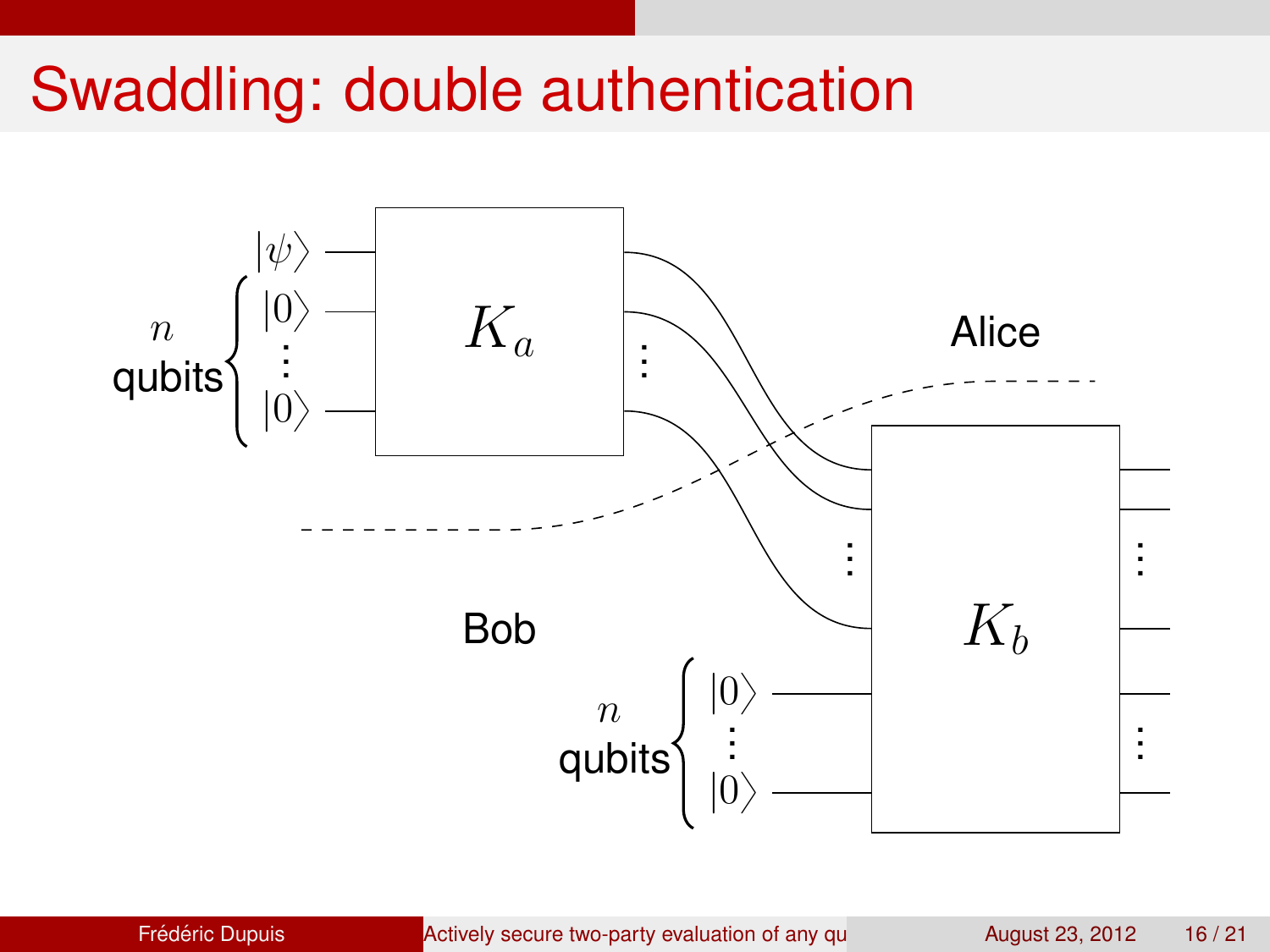- Swaddle all the inputs and commit to the keys.
- Generate extra  $|0\rangle$  and ensure that they are correct.
- For each gate, run a classical protocol that tells Alice and Bob how to execute the gates and update the keys.
- Verify the authentication whenever necessary.
- Open commitments (i.e. reveal all keys).
- Problem gate: the  $R$ -gate, the only non-Clifford gate in our set.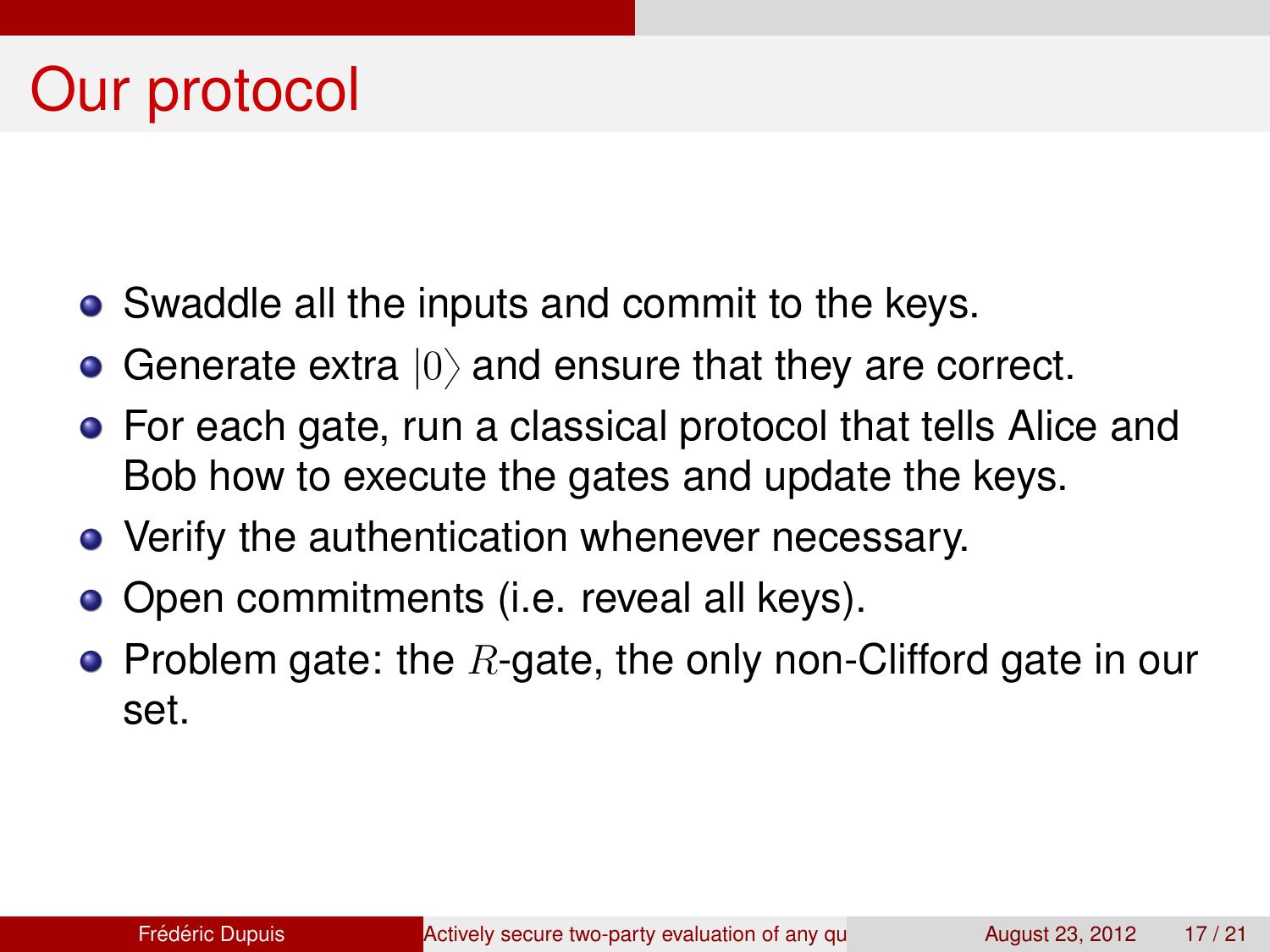We can reduce the R gate to Clifford operations by the following trick:



where  $\ket{M} = \frac{1}{\sqrt{2}}$  $\frac{1}{2}(|0\rangle+e^{i\pi/4}|1\rangle)$  ("magic state").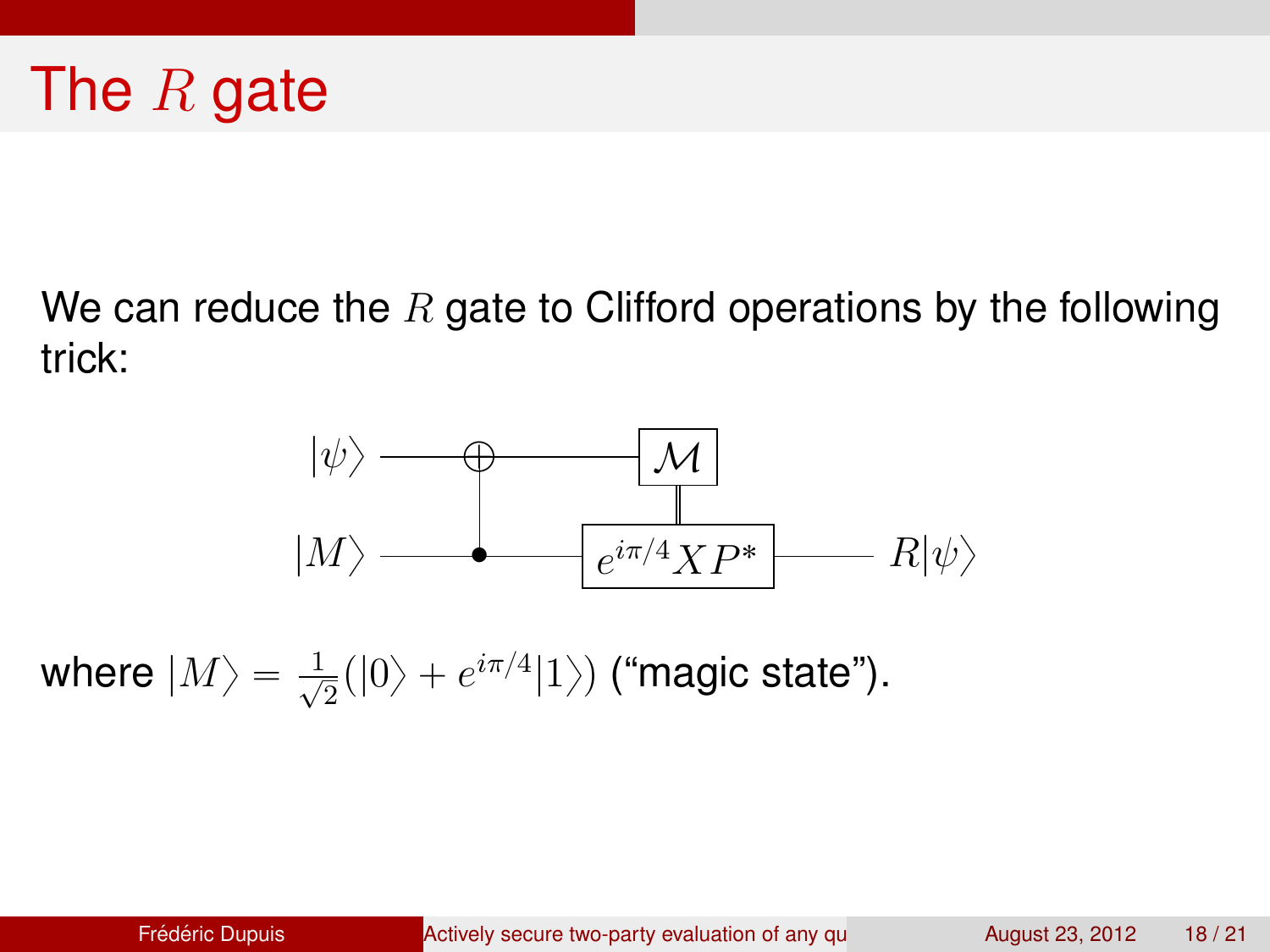### The  $R$  gate

- We need to generate a supply of  $|M\rangle$  states at the beginning.
- Have one player generate a large number of them, and the other player tests a random sample of them and aborts if any errors are found.
- This ensures a low error rate.
- We then use a distillation protocol by Bravyi and Kitaev to distill a smaller number of good  $|M\rangle$  states.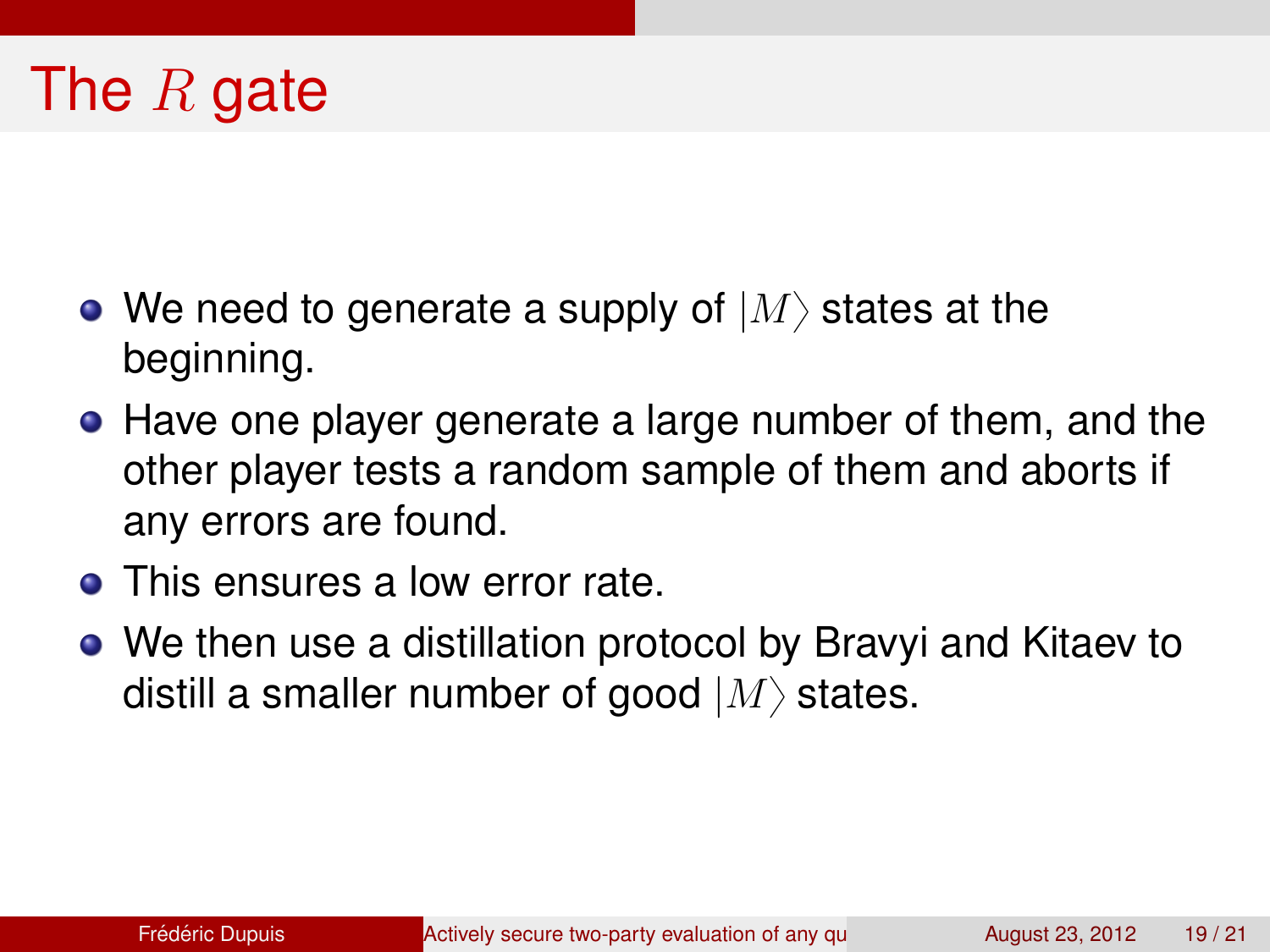

#### • Classical two-party computation  $\Rightarrow$  Quantum two-party computation